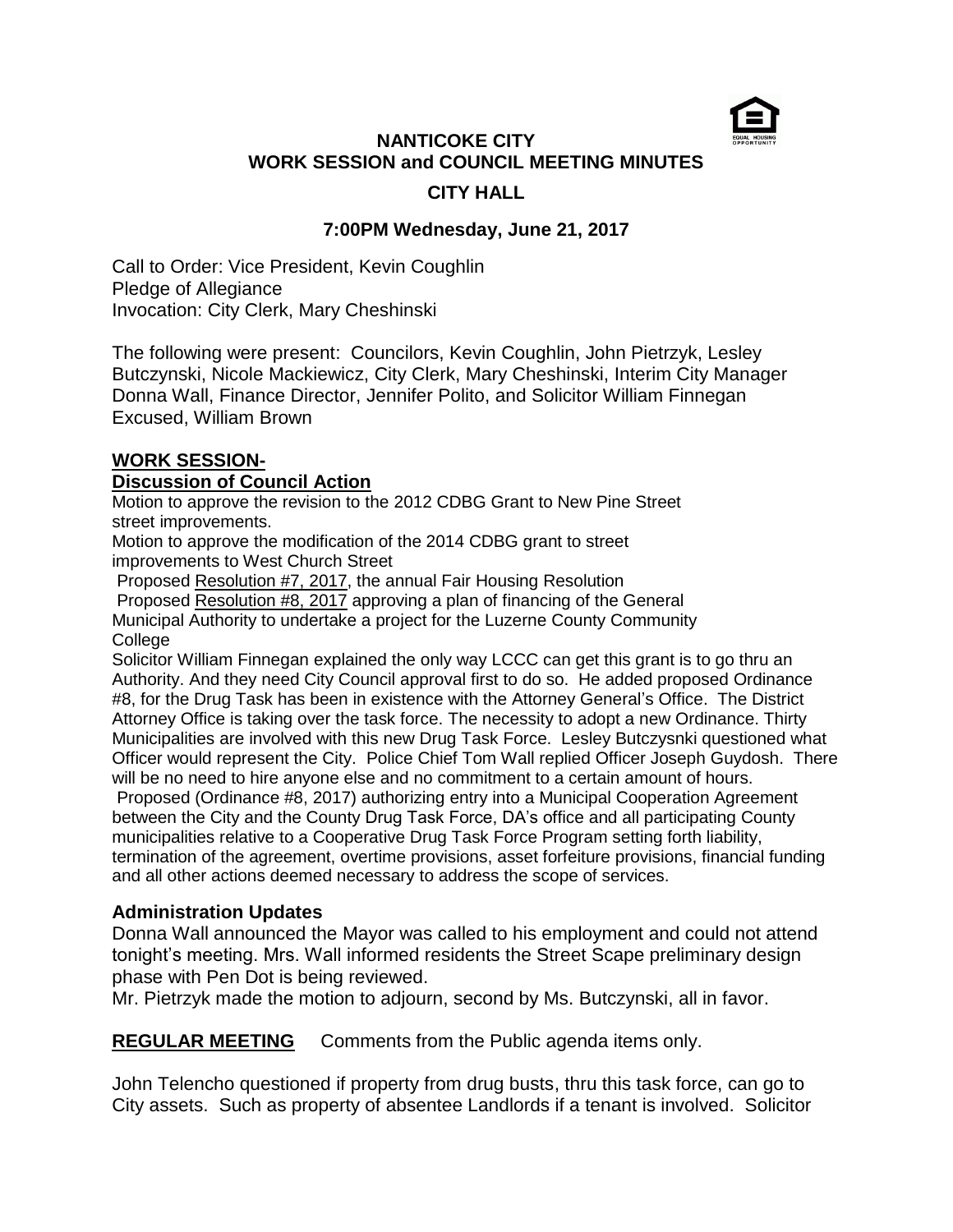Finnegan stated there is a Landlord Ordinance that addresses some of that. He stated the he has seen property taken in these cases.

### **OLD BUSINESS (**none) **NEW BUSINESS**

A motion to approve the June 7, 2017 meeting minutes was made by Ms. Butczynski second by Mrs. Mackiewicz. Motion carried.

Mr. Pietrzyk made a motion, second by Ms. Butczysnki pay bills in the amount of \$314,839.52 (Payables \$193,854.32) (Payroll \$120,985.20) Motion carried. Mrs. Mackiewicz made the motion, second by Ms. Butczynski to approve the revision to the CDBG 2012 grant project area to New Pine Street for street improvements. Motion carried.

Mr. Pietrzyk made the motion, second by, Ms. Butczysnki to approve the modification for the CDBG 2014 Grant to undertake street improvements, a new activity for Street improvements for West Church Street from Hanover Street to Main Street which meets the LMI National Objective.

# **COMMENTS FROM THE PUBLIC**

Mr. Hank Marks asked when the Street Scape is going to start. How much money is left of the 7 million? Donna Wall replied 5.6 million. Marks added it will be less by the time this is dragged out. Prices on everything will go up. Pen Dot is dragging this out. Donna added that the original design from years ago was never approved. It isn't the way they want it to go. The original Pasonick Engineer design was sidewalks, paving and lighting, that's all. We want more. Who asked? John Yudichak? Mr. Marks questioned. Paul Kanjorski got the money for the City, This is ridiculous to be dragged out for so many years.

John Telencho stated there are many abandoned properties. Bartuska's, (Main Street) was emptied and now a new flea market is set up there. What's going on? Donna Wall replied there are no offers to property owners on Main Street. We aren't near that phase of the downtown. From the recent meeting with Pen Dot it seems we won't see much until 2020 downtown.

Mr. Telencho questioned if the City has a list of blighted properties. Are we collecting any money? Donna Wall answered, yes. The Code Office has sent out postcard billings. A lot of properties fell under the radar, we now have picked that up and money is coming in.

Mr. Telencho remarked, we extended the Mascaro Contract to the end of 2018. Will the City do that again? We have to solicit for refuse, Donna replied, in the summer of 2018. Is there an Ordinance that houses have to be numbered asked Mr. Telencho? If someone wants to make a complaint, such as high grass there is no number to give the address. Mr. Pietrzyk stated with GPS house numbers those days are gone you can find address by phone or in car. Kevin Coughlin stated we would look into this for the future.

Mr. Beck asked when they are going to finish Main Street paving. Donna Wall stated PAWC is putting in new lines first.

Lou Gianuzzi questioned the reason for all the sink holes in the City. A cave in near Shea Street and on Main Street across from prior Chief Shultz residence. Donna